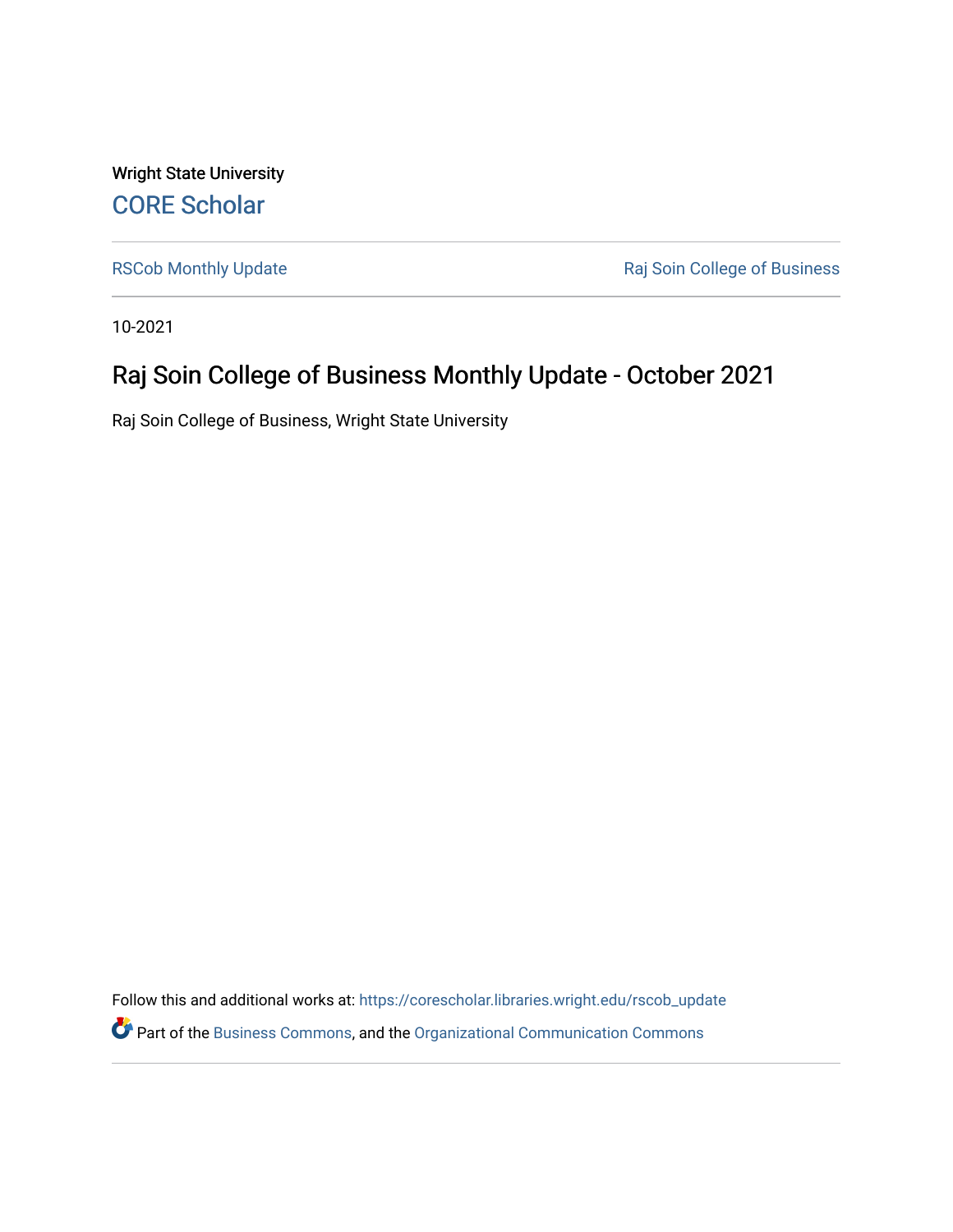

# RSCoB Monthly Update - October 2021

## Announcement



#### **News**



Online scholarship applications are now open. Please encourage your students to apply. Go to Wingsexpress --> Student Financial Aid --> Financial Aid and Scholarships --> Online Scholarship Application.

A total of 65 people attended the college's stakeholder workshops on October 20 and 21. The workshops generated many great ideas and suggestions. We are organizing the notes and hope to share a summary soon.

The 10th Wright Brothers Day was held on October 5, 2021. This event is hosted by the AMA (American Marketing Association). Watch the Newsroom video to relive the moment.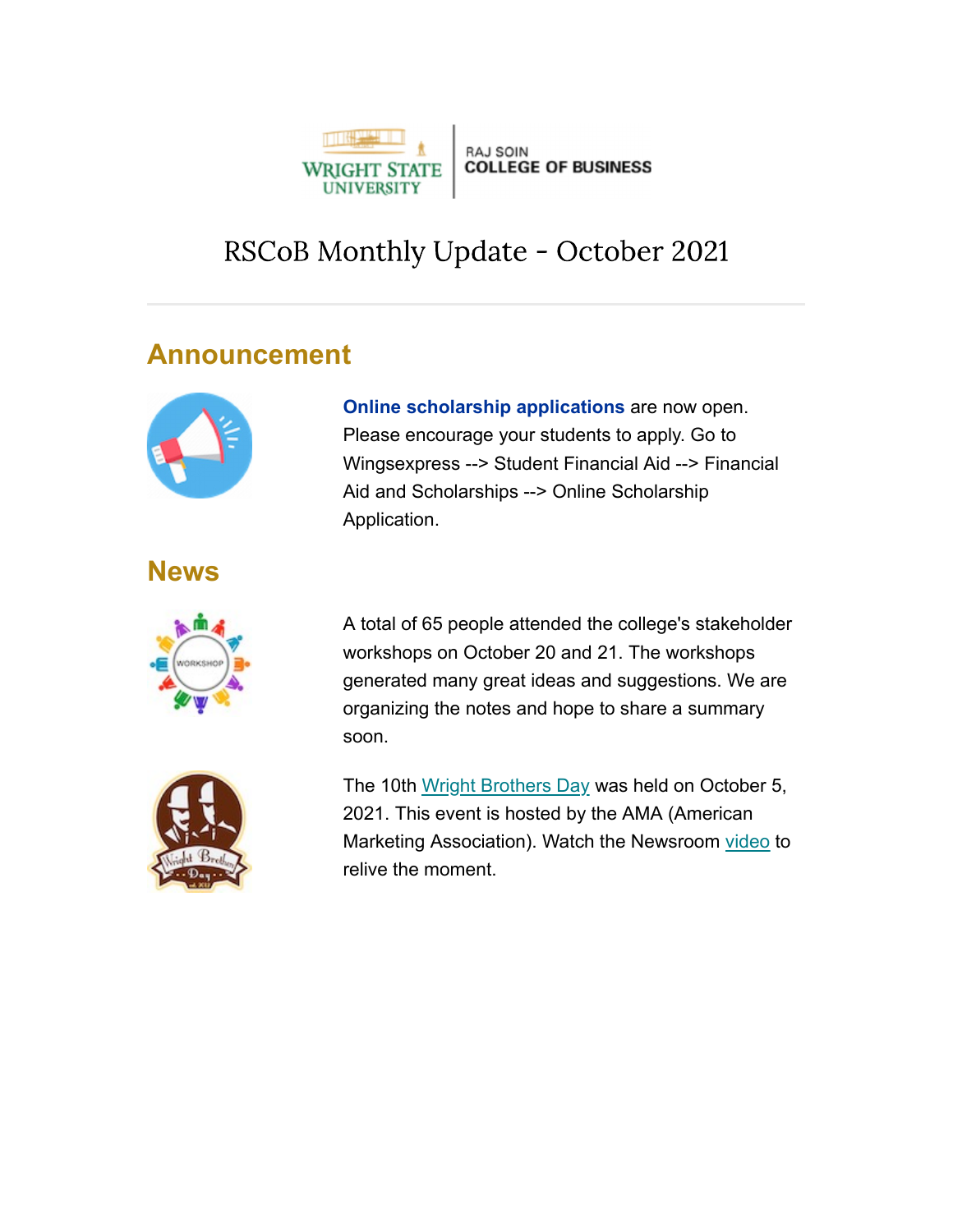

Anna Vandewiele (Marketing) and Logan Rex (Accountancy) won the 2021 Homecoming Queen and King!

# Faculty Spotlight



Dr. John Dinsmore won first place in the Mid-American Business Deans Association's Innovation Award. Dr. Dinsmore supervised digital marketing campaigns designed, implemented, and run by marketing students. Previously, the project was featured in the Wright State Newsroom.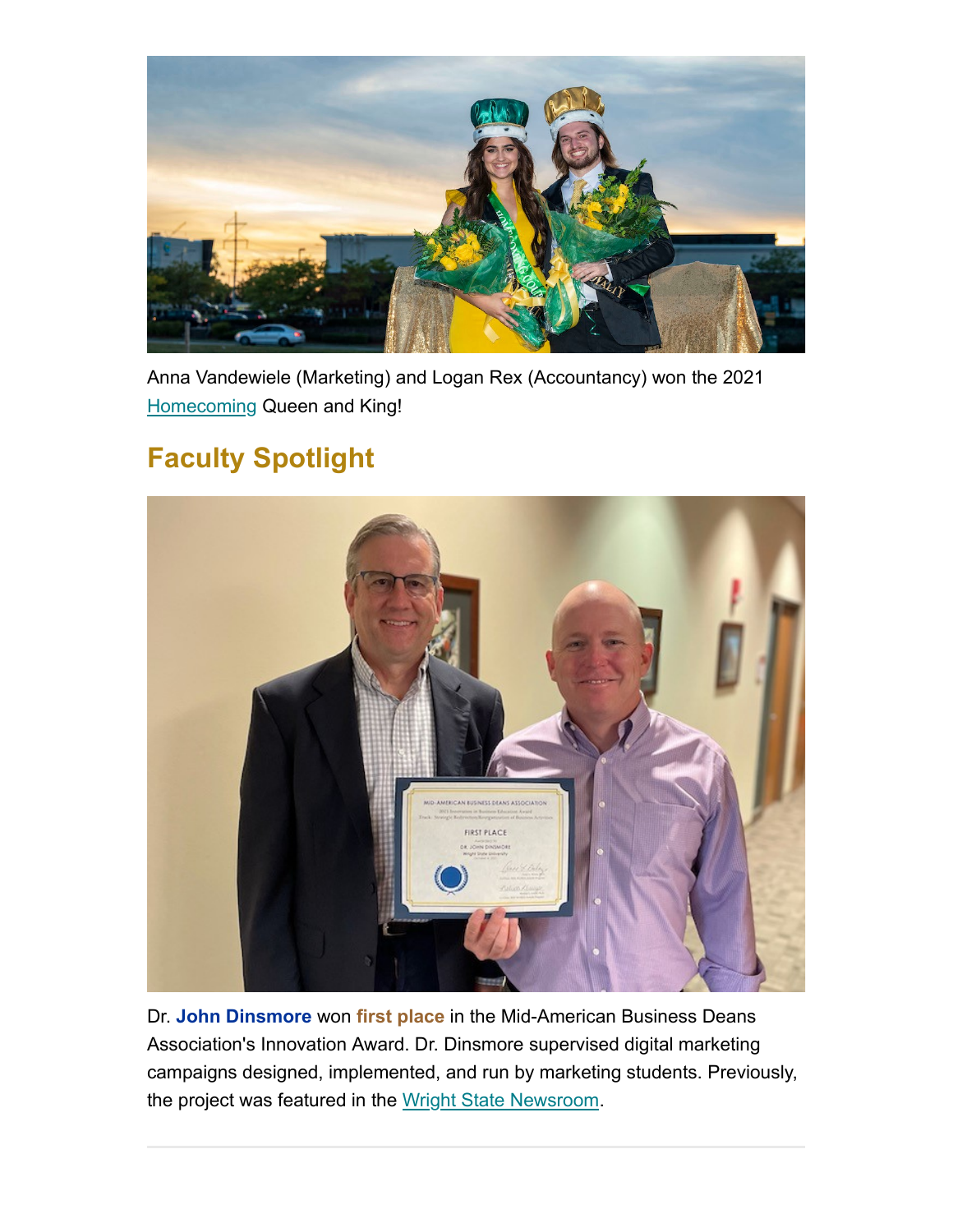

Dr. Wakiuru Wamwara was featured by the AdnEurope for her longtime contribution to international education.



Dr. Scott Williams spoke at the **STEM Students Lead** Dayton Conference on Friday, October 1, 2021. His session was titled, Goal Setting for Leaders - Learn how goals work and how to use them to achieve results. A group of 25 high school students attended the session.



Pan, M. (2021). EU enlargements and US FDI flows in the six core states. Applied Economics, 1-17. DOI.

Dr. Pan was also interviewed by the media commenting on inflation:

- DDN, Rising costs of food affecting groceries, restaurants, Sept. 25
- WDTN, Is your grocery bill getting more expensive? This could be why, Sept. 22
- WDTN, Inflation rise during pandemic: What does this mean for you? Sept. 17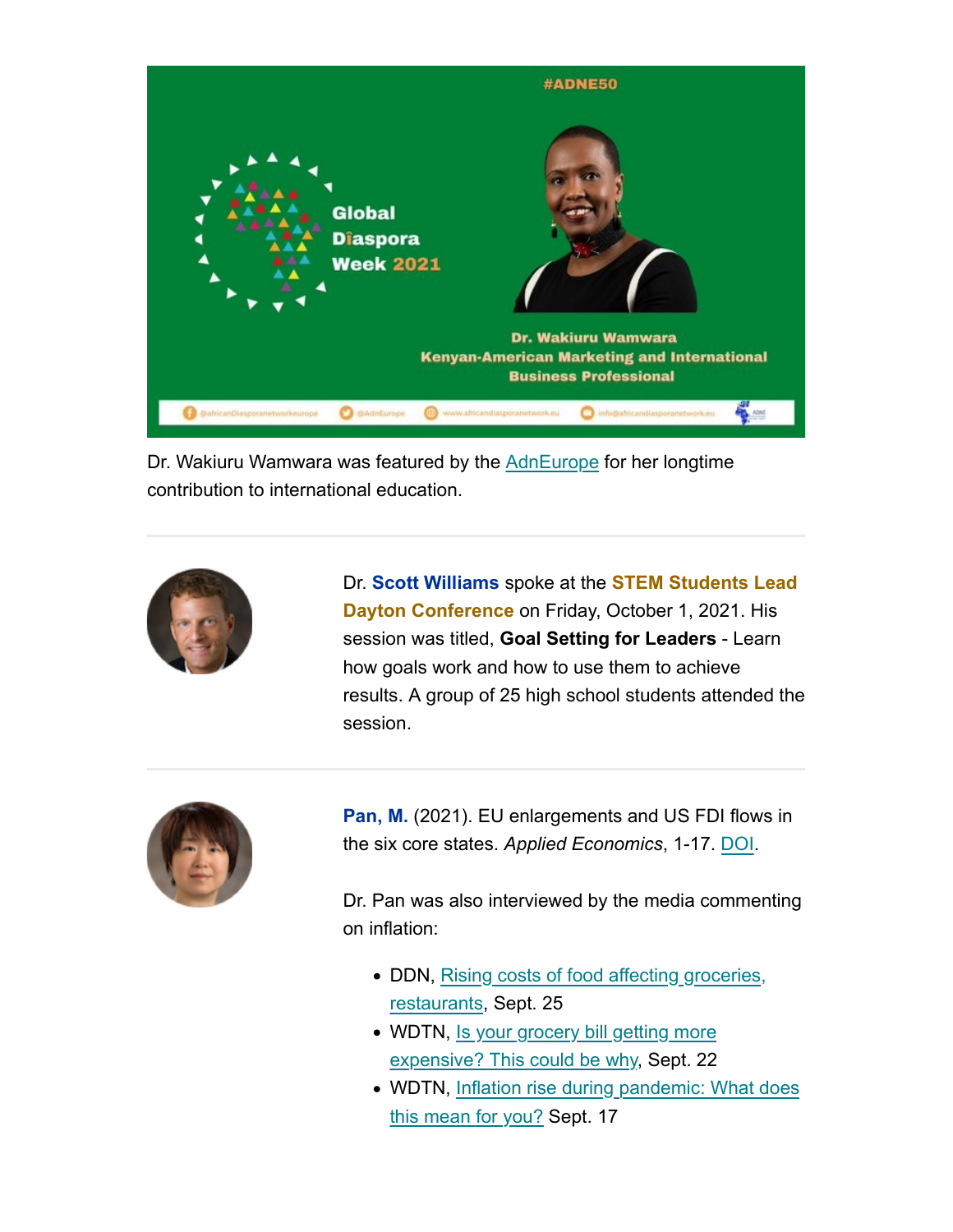

Dr. John Cook is the co-author (with Sarah Webber) of "Cohan Rule" Estimates: A Useful Tool If Properly Used" which will appear in the October/November issue of CPA Journal.



Kumarasamy, A. K. T., **Asamoah, D. A.**, & Sharda, R. (2021). Non-Communicable Diseases and Social Media: A Heart Disease Symptoms Application. Journal of Information & Knowledge Management, 2150043. DOI.



Ajami, R. A. (2021). Leadership from Local to Global: Mayor Nan Whaley of Dayton, Ohio: Reflections on Trade and Investment Linkages between Ohio and Asian Economies. Journal of Asia-Pacific Business. DOI.

# Advising - What's New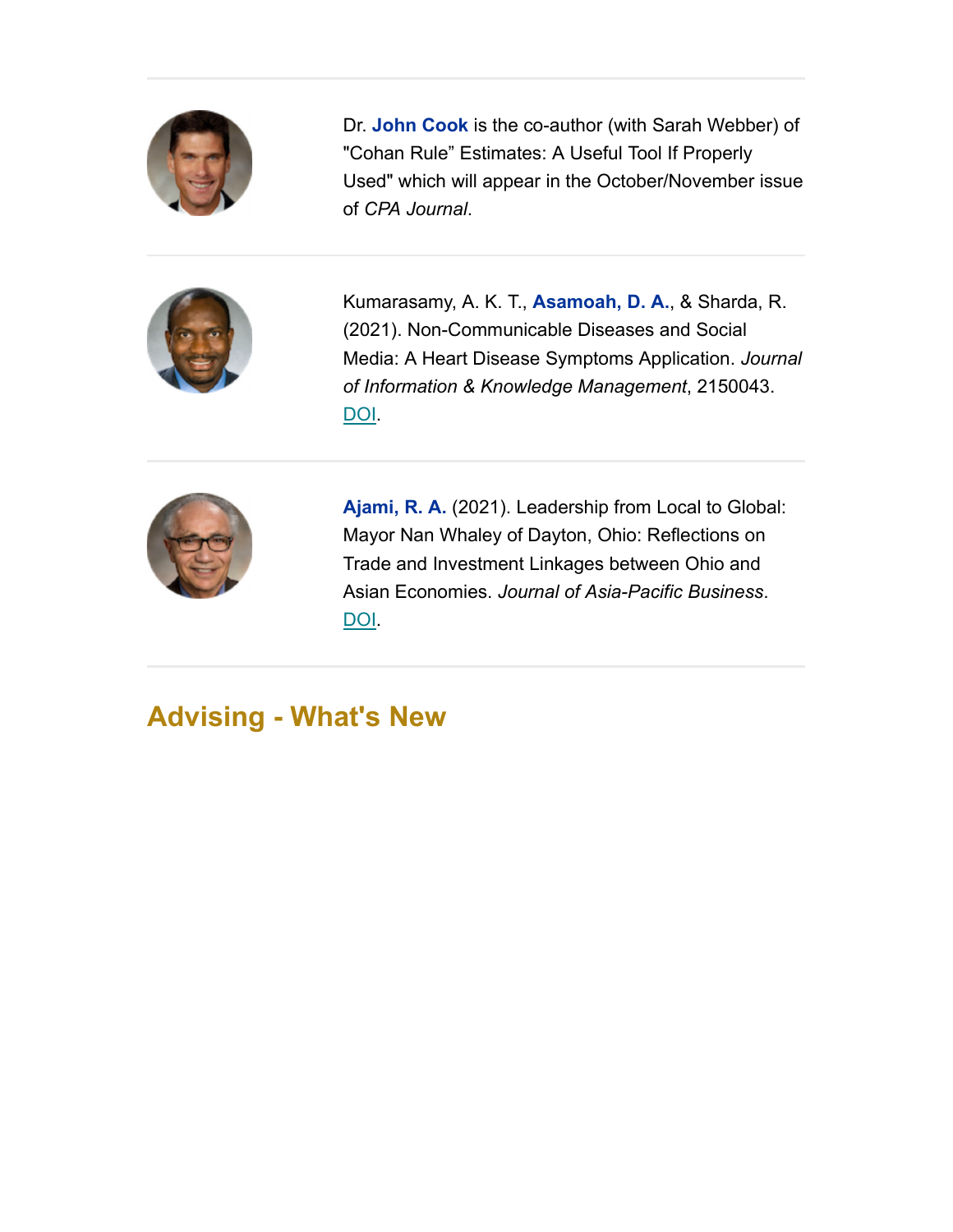The RSCoB Center for Career Management conducted several workshops this semester:

- Resumes That Land Interviews
- Interviewing in a Changing Business Environment
- Handshake for Job Searching and Networking
- LinkedIn-Setting up a profile for networking and employment
- Internships for Business Majors

The Center invited business students to employer events, including:

- WPAFB Civilian Contractor Specialist
- Federal Reserve Bank
- Dept of Defense Finance & Accounting
- University Career Fair
- WPAFB Premier College Internship Program
- Various employer information tables in the Rike Hall lobby



Joyce Winters, Career Consultant, RSCoB Center for Career Management.

 Update: The advising team is interviewing candidates and hope to bring onboard a new advisor soon.





#### Monique Scott

 Interim Assistant Director of Advising for RSCoB Caseload: Accountancy, Finance, Financial Services, Business Economics, and associated minors.

Dan Dakin, Academic Advisor. All MBA and all undergraduate international students.